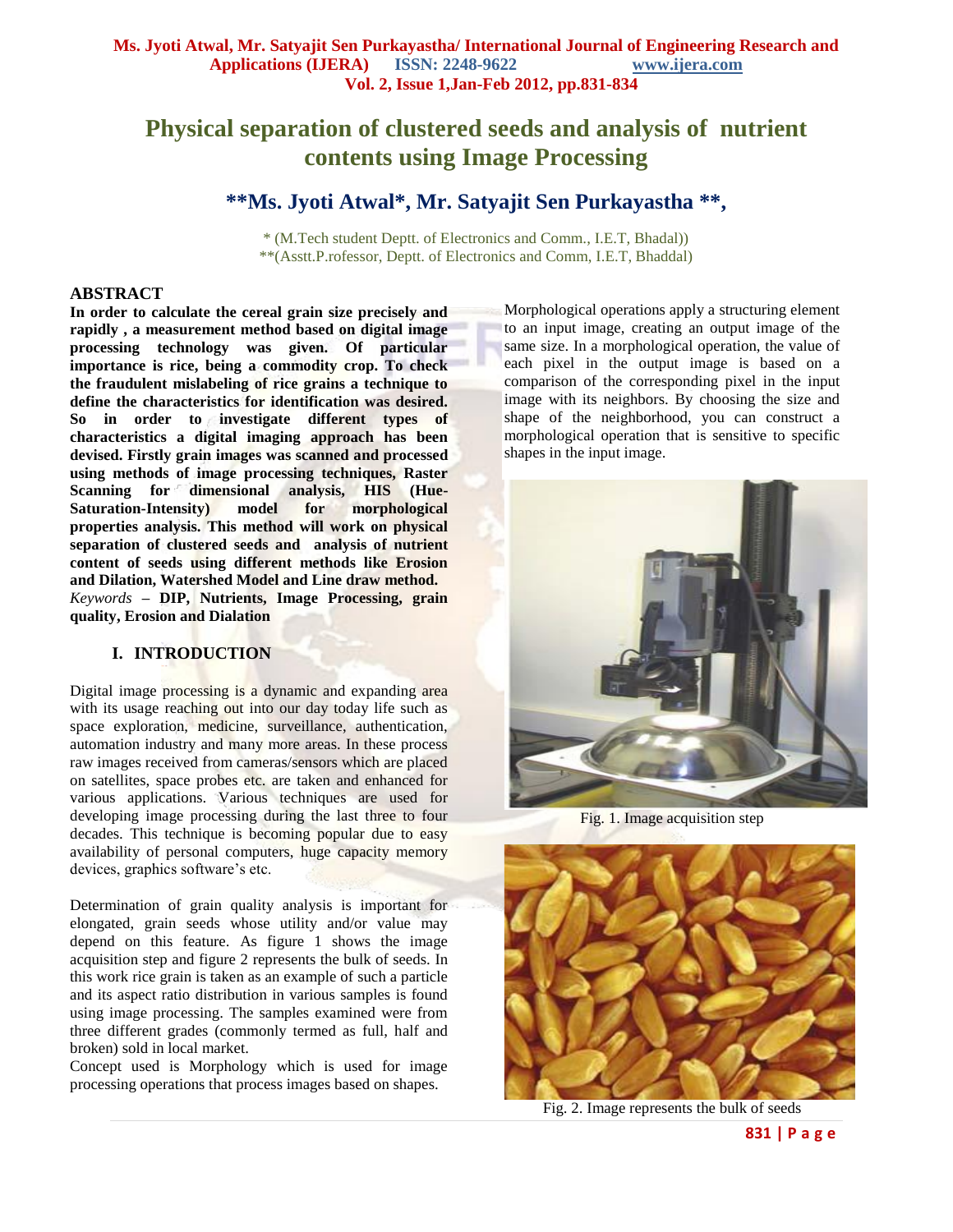#### **Ms. Jyoti Atwal, Mr. Satyajit Sen Purkayastha/ International Journal of Engineering Research and Applications (IJERA) ISSN: 2248-9622 www.ijera.com Vol. 2, Issue 1,Jan-Feb 2012, pp.831-834**

The most basic morphological operations are dilation and erosion. Dilation adds pixels to the boundaries of objects in an image, while erosion removes pixels on object boundaries. The number of pixels added or removed from the objects in an image depends on the size and shape of the structuring element used to process the image. In the morphological dilation and erosion operations, the state of any given pixel in the output image is determined by applying a rule to the corresponding pixel and its neighbors in the input image. In figure3 image is scanned for processing The rule used to process the pixels defines the operation as dilation or erosion. the introduction of the paper should explain the nature of the problem, previous work, purpose, and the contribution of the paper. The contents of each section may be provided to understand easily about the paper.



Fig.3. Image scanned for processing

#### **II. EROSION**

The basic morphological operations, erosion produce contrasting results when applied to either grayscale or binary images. Erosion shrinks image objects . *Morphology* is a broad set of image processing operations that process images based on shapes. Morphological operations apply a structuring element to an input image, creating an output image of the same size. In a morphological operation, the value of each pixel in the output image is based on a comparison of the corresponding pixel in the input image with its neighbors. Figure 4 shows the erosion process. By choosing the size and shape of the neighborhood, you can construct a morphological operation that is sensitive to specific shapes in the input image. The value of the output pixel is the *minimum* value of all the pixels in the input pixel's neighborhood. In a binary image, if any of the pixels is set to 0, the output pixel is set to 0.



**Fig.4.** Image represents the erosion process

## **III. DILATION**

The basic morphological operations, dilation, produce contrasting results when applied to either grayscale or binary images. Dilation expands the image size. Dilation adds pixels to the boundaries of objects in an image, while erosion removes pixels on object boundaries. Figure 5 represents the dilation process .The number of pixels added or removed from the objects in an image depends on the size and shape of the *structuring element* used to process the image. In the morphological dilation. The value of the output pixel is the maximum value of all the pixels in the input pixel's neighborhood. In a binary image, if any of the pixels is set to the value 1, the output pixel is set to 1.



Fig.5. Image represents the dilation process

#### **IV. WATERSHIELD**

A watershed model is a three-dimensional representation of land that drains to a single river, stream, lake, or ocean. A watershed model is used as a tool to educate people about their watershed and why they should care about them. Watershed models help people make a connection between land use and water quality by demonstrating how we treat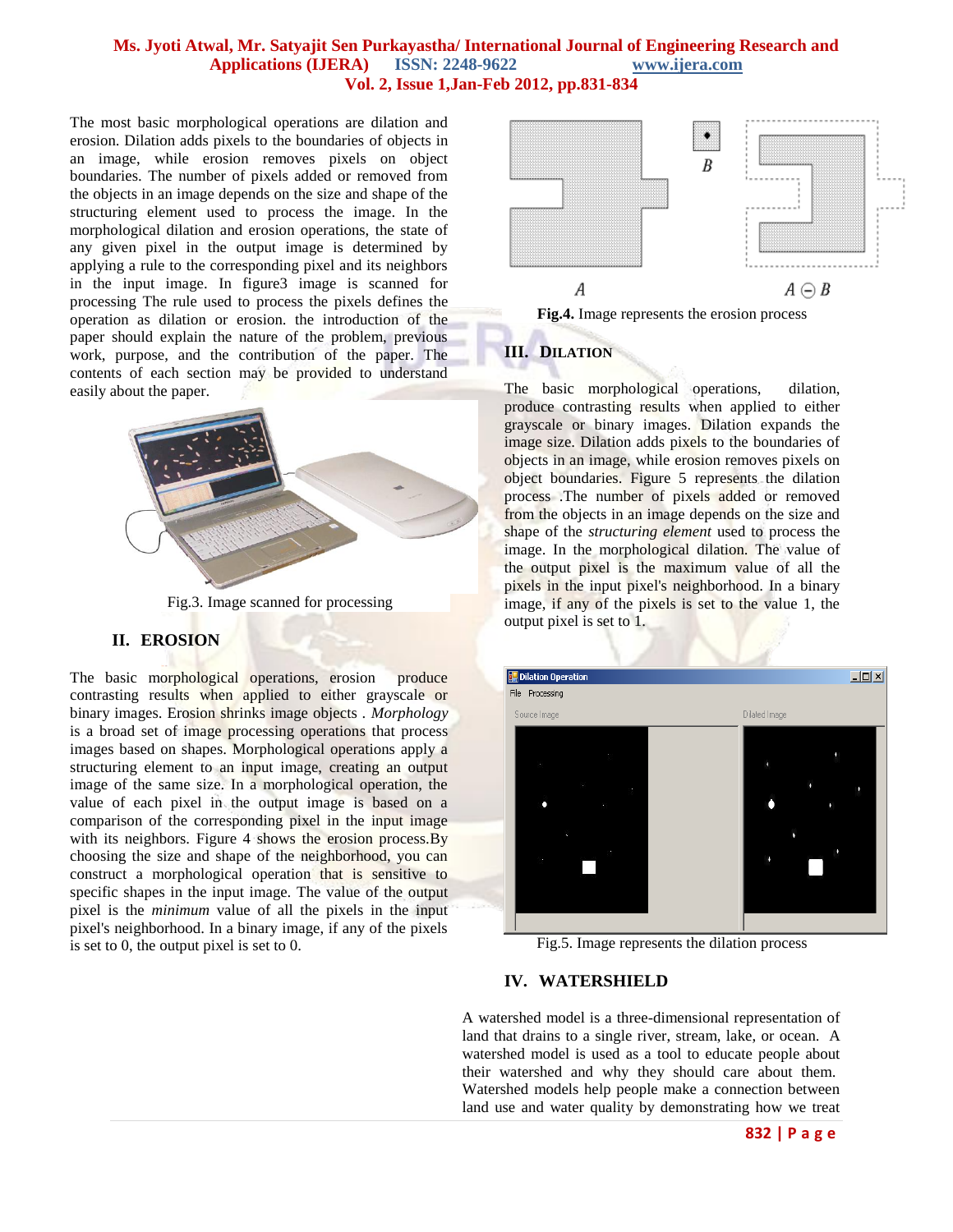#### **Ms. Jyoti Atwal, Mr. Satyajit Sen Purkayastha/ International Journal of Engineering Research and Applications (IJERA) ISSN: 2248-9622 www.ijera.com Vol. 2, Issue 1,Jan-Feb 2012, pp.831-834**

our land impacts the body of water to which the land drains. The watershed model considers the gradient magnitude of an image as a topographic surface. Pixels having the highest gradient magnitude intensities (GMIs) correspond to watershed lines, which represent the region boundaries. Water placed on any pixel enclosed by a common watershed line flows downhill to a common local intensity minimum (LIM). Pixels draining to a common minimum form a catch basin, which represents a segment. As in figure 5 watershed model used in image processing.Watersheds and stream networks are the primary input data of most watershed models, such as hydrologic model, hydraulic model, watershed managing and planning model, drainage system model, pollution control model, landscape model, etc.



Fig.6. Watershed representative image.

#### **V. LINE DIAGRAM ALGORITHM**

That is an another method to separate the seeds manually. In this we simply locate two points and draw the line. After that with the help of this line we can separate the two cluster seeds. The first thing we need to realize is that, when walking from the start pixel to the end pixel, there is always one dimension along which we take integer steps. Along the other dimensions sometimes we'll have to step, ans sometimes we won't. This is, to me, the key finding in the algorithm. This tells us how many pixels will compose the line. If we use more pixels, the line will be thickened at some points, or we'll use some pixels more than once. If we use fewer pixels, the line will not appear continuous. Based on this 1-pixel step size in one dimension, we can easily calculate the sub-pixel step sizes we have to take in the other dimensions. We will then take these steps, computing floating-point coordinates, until we reach the end point. Each of the points we compute we'll round to integer pixel coordinates for output.

#### **VI. CONCLUSION**

The conclusion of dimension and morphological features of grains obtained using different techniques of image processing. The Raster scanning technique measure the seed dimension like length, breadth, ratio, weight and area of grain. To determine the textural properties of granular material with image analysis is generally troubled by the fact that touching grain sections merge into single features. Erosion and Dilatation, Watershed model and Line draw algorithm are the image processing techniques classify the accuracy of grain analyzed. All the grain types could be classified with closed to 100% classification accuracy.

#### **VII. REFERENCES**

- [1]. Aggarwal, Amit K. and Mohan, Ratan (2010) "Aspect Ratio Analysis Using Image Processing for Rice Grain Quality," *International Journal of Food Engineering*: Vol. 6: Iss. 5, Article 8.
- [2]. Xu, Benjing; Yan, Zifeng; Zhu, Yuxia; Tian, Huiping; and Long, Jun (2010) "Sucrose-Template Synthesis of Mesoporous Alumina from Aqueous Systems,"*International Journal of Food Engineering*: Vol. 6: Iss. 2, Article 8.
- *[3].* Jain, A. K. (1989). *Fundamentals of Digital Image Processing,* Prentice Hall, New Jersey. Milan Sonka, Vaclac Hlavac, and Roger Boyle. (1993). *Image Processing, Analysis and*
- [4]. *Machine Vision, 2nd edition,* Chapman and Hall, New York.
- [5]. Crowe T. G., X. Luo, D. S. Jayas, N. R. Bulley, 1997 Colour line-scan imaging of cereal grain kernels. *Applied Engineering in Agriculture* 13(5): 689-694.
- [6]. Montgomery D. C., 2000. *Design and Analysis of Experiments*. Wiley. Chichester Majumdar, S., D.S. Jayas, 2000a. Classification of cereal grains using machine vision. Morphology models. *Transactions of the ASAE* 43(6):1669-1675.
- [7]. Majumdar, S., D.S. Jayas , 2000b. Classification of cereal grains using machine vision. II. Colour models. *Transactions of the ASAE* 43(6):1677-1680.
- [8]. Majumdar, S., D.S. Jayas, 2000c. Classification of cereal grains using machine vision. Texture models. *Transactions of the ASAE* 43(6):1681-1687.
- [9]. Majumdar, S., D.S. Jayas, 2000d. Classification of cereal grains using machine vision. Combined morphology, colour, and texture models. *Transactions of the ASAE* 43(6):1689-1694.
- [10]. Paliwal, J., N. S. Shashidhar, D. S. Jayas, 1999. Grain kernel identification using kernel signature. *Transactions of the ASAE* 42(6): 1921-1924.
- [11]. Putnam, D. F., R. G. Putnam, 1970. *Canada: A Regional Analysis*. Dent and Sons, Inc. Toronto . Shashidhar, N. S.; D. S. Jayas, T. G. Crowe, N. R. Bulley, 1997. Processing of digital images of touching kernels by ellipse fitting. *Canadian Agricultural Engineering* 39:139-142.
- [12]. Leroy, L.W.: *Subsurface Geologic Methods*, Second Printing, Second Edition, Colorado School of Mines, Department of Publications, Golden, CO, 1951, p. 118.
- [13]. Egermann, P., Lenormand, R. and Longeron, D.: "A Fast and Direct Method of ermeability